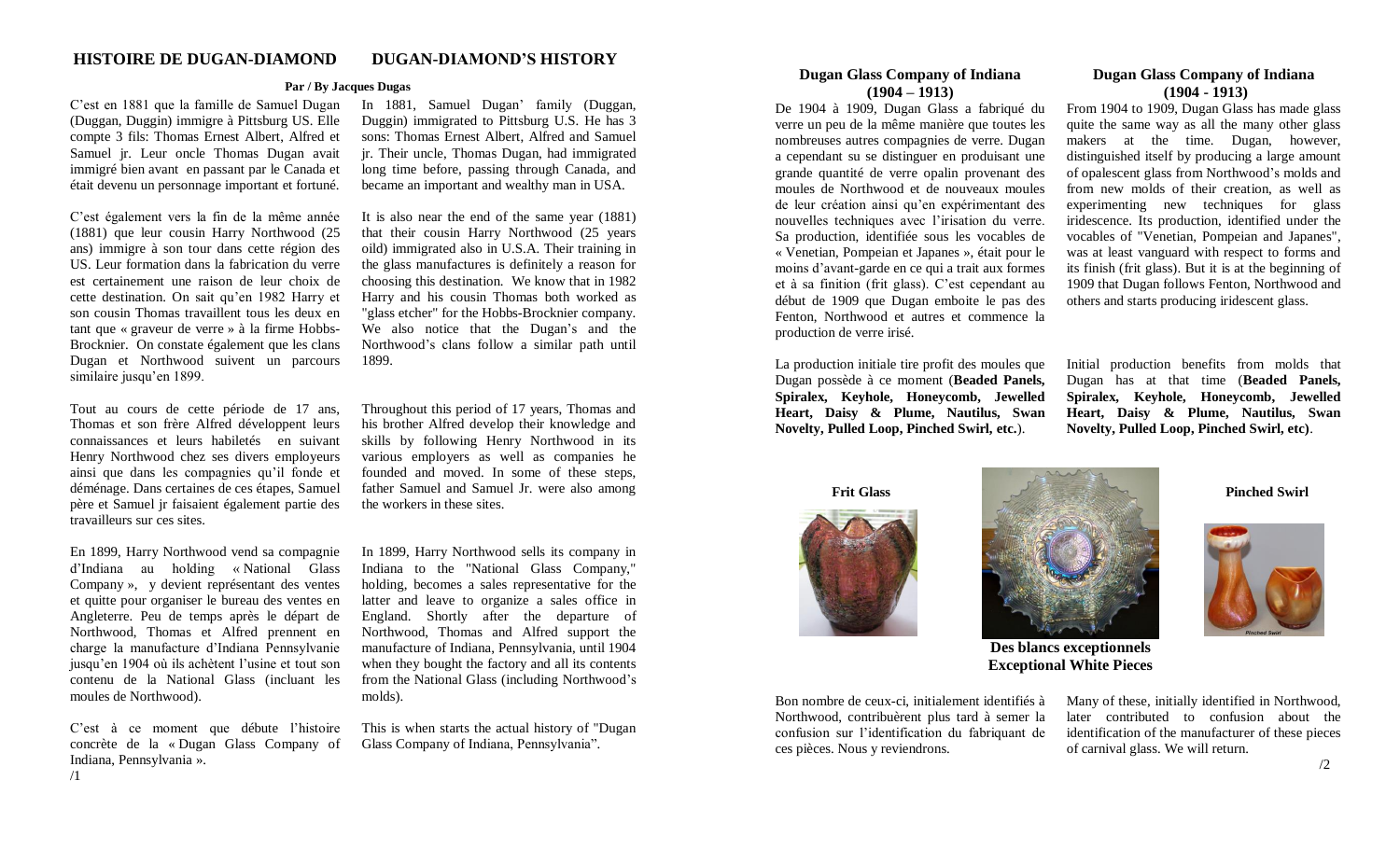Rapidement, Thomas Dugan développa de nouveaux moules spécifiquement pour la production du carnaval (**Farmyard, Persian Gardens, Christmas Compote, Heavy Iris, Fanciful, Wishbone & Spades, Butterfly & Tulip, Four Flowers, Dugan's Cherry, Round-Up,** etc**)**. Plusieurs de ces moules sont superbes et montrent sa grande créativité et ses habiletés à mettre en valeur ses motifs sur les formes et le médium qu'est le verre. Ces créations sont le reflet d'un homme totalement dédié à la qualité de son art plutôt qu'à l'éthique de la quantité.

Quickly, Thomas Dugan developed new molds specifically for the production of Carnival Glass (**Farmyard, Persian Gardens, Christmas Compote, Heavy Iris, Fanciful, Wishbone & Spades, Butterfly & Tulip, Four Flowers, Dugan's Cherry, Round-Up,** etc). Many of these molds are great and show his creativity and his ability to enhance his designs on the shapes and the glass medium. These creations reflect a man totally dedicated to the quality of his art rather than the ethics of quantity.

Pendant une période de quatre ans (1909 – 1912) Thomas Dugan produit du verre carnaval de qualité supérieur. En février 1912, un incendie détruit l'atelier des machines, endroit où sont produits et conservés les moules. Un grand nombre de moules sont alors détruits. Il ne reste plus que les moules en production au moment du sinistre et certains duplicatas entreposés à un autre endroit.

En janvier 1913, Thomas et Alfred quittent Dugan pour une raison qui demeure inconnue. La compagnie continue à opérer avec de nouveaux administrateurs et elle change de nom en juin 1913 pour devenir la « Diamond Glass Company ».

#### **Dugan et ses couleurs**

La presque totalité de la production de Dugan se retrouve dans quatre couleurs.

 *Pêche opalin* (*Pearl Iris et Mexican Aurora*): Sans grande surprise, nous constatons que Dugan fut le plus grand producteur de verre carnaval dans cette couleur et qu'il en est fort probablement le créateur. Le résultat était obtenu en combinant deux types de production. On créait premièrement une pièce de verre opalin, on en finissait ensuite le moulage et la formation pour finalement y appliquer l'irisation (du chlorure ferrique).

For a period of four years (1909 - 1912) Thomas Dugan produced top quality carnival glass. In February 1912, a fire destroyed the machine shop, where were produced and stored all mussels. A large number of molds are thereof destroyed. Only remained the molds in production at the time of the incident and some duplicates stored at another location.

In January 1913, Thomas and Alfred Dugan leave for a reason that remains unknown. The company continues to operate with new directors and changed its name in June 1913 to become the "Diamond Glass Company".

#### **Dugan and his colors**

Almost all Dugan production is found in four main colors.

 *Peach opalescent (Pearl Iris and Mexican Aurora):* Not surprisingly, we find that Dugan was the largest producer of carnival glass in this color and it is likely the creator. The result was obtained by combining two types of production. They were first creating a piece of opal glass, then finished molding and form, to finally applied iridescence (ferric chloride).

Le coût de production étant ainsi plus important, le prix de vente pouvait atteindre plus du double de pièces similaires dans d'autres couleurs. Ceci explique en grande partie la rareté de pièces volumineuses dans cette couleur. C'est également une des premières couleurs exploitées par Dugan.

The cost of producing this color being higher, the selling price could reach more than double similar pieces in other colors. This largely explains the rarity of large pieces in this color. It is also one of the first color exploited by Dugan.

**Le pêche opalescent de Dugan / Diamond est éblouissant Dugan/Diamond peach opalescent is exceptionnel**



Présentation de Paul Bariselle au 20<sup>e</sup> anniversaire de AVCQ Paul Bariselle's presentation for the AVCQ 20th anniversary

 $\rightarrow$  *Blanc* : La production de cette couleur a débuté à la fin de 1910 probablement un peu avant celle de Northwood en janvier 1911. Dugan en fut un producteur prolifique et d'une qualité exceptionnelle au niveau de l'irisation.

On considère le blanc de Dugan au pair avec celui de Northwood quant au nombre de motifs et la quantité produite. Il est rare de trouver une pièce de Dugan de qualité médiocre dans cette couleur.

*★Améthyste* : À quelques exceptions près, tous les motifs de Dugan ont été produits dans cette couleur. Exceptionnellement foncé, riche avec une teinte de pourpre et lourdement irisé, les pièces de Dugan de cette couleur sont un témoignage de son obsession quant à la qualité de sa production.

*White*: The production of this color started at the end of 1910 probably just before Northwood's in January 1911. Dugan was a prolific producer in this color with an exceptional quality as for iridescence.

Dugan's white is considered at par with that of Northwood as of the number of units and the quantity produced. It is rare to find a piece of Dugan showing poor quality in this color.

*★Amethyst:* With few exceptions, all Dugan's patterns were produced in this color. Exceptionally dark, rich with a shade of purple and heavily iridescent, Dugan's pieces in this color are a testimony of its obsession about quality for its production.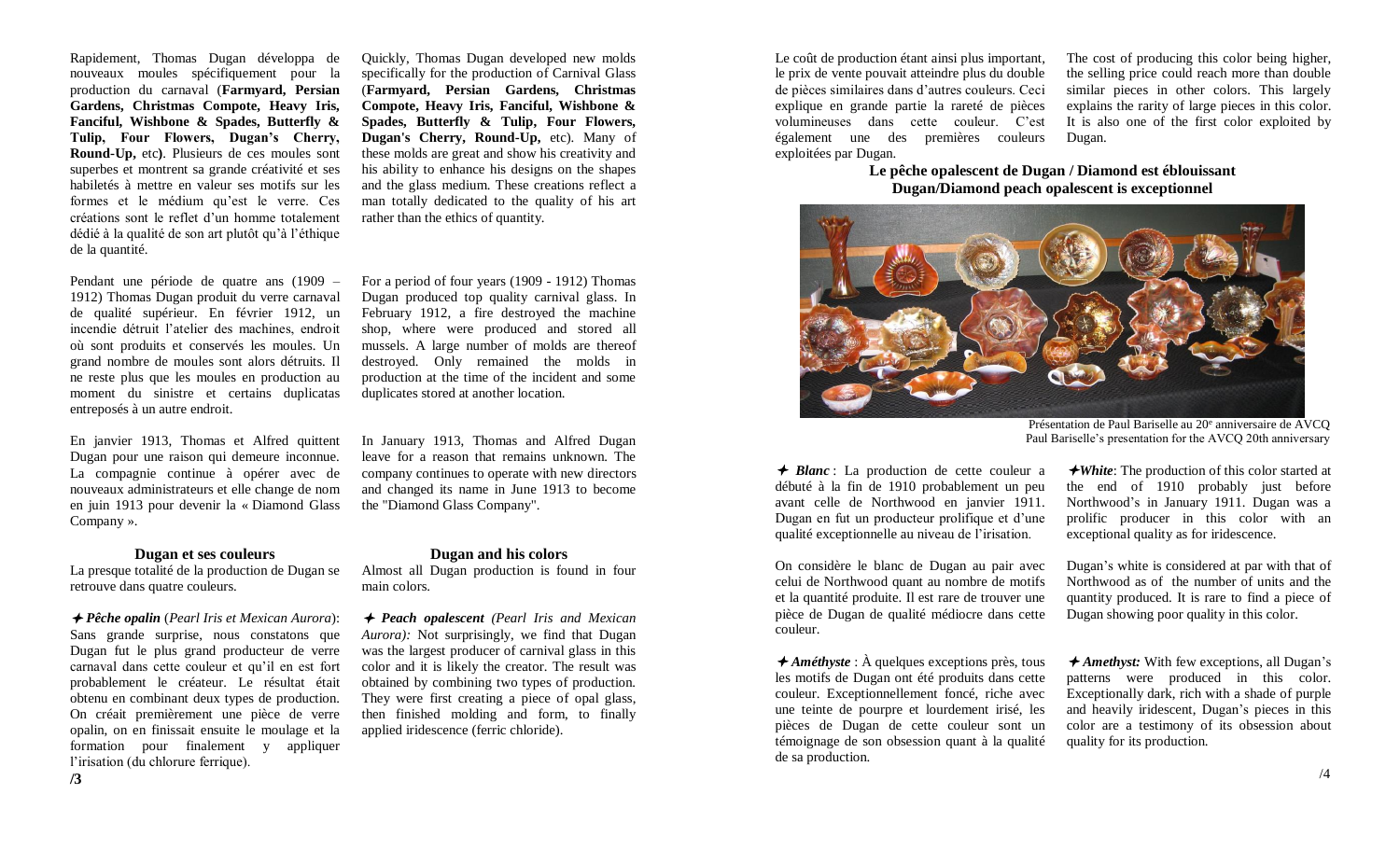*← Oxblood* : En mars 1910, Dugan introduisit une nouvelle couleur de base d'un pourpre très foncé avec un ton de rouge et presque opaque. Cette couleur identifiée comme « African Iridescent » fut utilisée sur quelques motifs, entre autres, « Wreathed Cherry, Heavy Iris et Many Fruits ».

*→ Oxblood:* In March 1910, Dugan introduced a new color based on a very dark purple with a shade of red, almost opaque. This color was identified as "African Iridescent" and was used on some patterns such as "Wreathed Cherry, Heavy Iris and Many Fruits".

**AFRICAN IRISDESCENCE**

inexistant pour certains motifs.

# *Orangé* : Dugan a utilisé l'orangé principalement dans les motifs de services (service de table, service à fruits, service à eau). Pour ce qui est du reste de sa production, l'orangé, de belle qualité, est rare et même

#### **Diamond Glass Company (1913 – 1931)**

La Diamond continue la production avec les moules existant et doit en générer de nouveaux tel que : **Stork in the Rushes, Double Stemmed Rose, Apple Blossom, Cosmos Variant, Weeping Cherry, Pony,** etc. On peut constater que la nouvelle production est différente de celle que produisait Dugan, autant en ce qui concerne la complexité et au raffinement des motifs que l'intensité de l'irisation.

En plus de continuer à produire dans les couleurs de Dugan, la Diamond a ajouté, au cours de ses 17 années de production, un nombre important de couleurs pour répondre aux exigences du marché. Les principales couleurs répertoriées sont :

#### **OXBLOOD POURPRE/PURPLE RICHE IRRIDESCENCE**



 *Marigold:* Dugan used marigold primarily in the set shapes (table sets, berry sets, water sets). Regarding the rest of his production, marigold is of rich quality, rare and do not exist for some patterns.

## **Diamond Glass Company (1913 - 1931)**

Diamond production continues with existing molds and must generate new ones as: **Stork in the Rushes, Double Stemmed Rose, Apple Blossom, Cosmos Variant, Weeping Cherry, Pony,** etc. We notice also that the new generation is different from that produced by Dugan, both as regards to the complexity and the refinement of patterns, that the intensity of iridescence.

In addition to continuing to produce in the Dugan's colors, Diamond has added a large number of colors to meet market requirements during its 17 years of production. The main colors klnown are:

 *Améthyste* : Moins intense que celui de Dugan, la production fut importante et présente durant les 17 années de production. Le plus pâle coloris est considéré de couleur *lavande*.

 *Pêche opalin*: De qualité égale à celle de Dugan au début, à compter de 1915, l'orangé devint de moins en moins prononcée et l'opalin de plus en plus limité au rebord.

 *Blanc* : La production a diminué progressivement suivant la demande du public. La qualité de l'irisation de Diamond ne peut cependant rivaliser avec celle de Dugan.

 *Orangé* : Pratiquement tous les motifs produits par Diamond existent dans cette couleur, produite jusqu'à sa destruction en 1931. La qualité laisse souvent à désirer et le motif « Brooklyn Bridge » est un exemple de cette transformation.

 *Bleu cobalt* : Cette couleur, commencée en 1912, est très rare à l'époque de Dugan. En revanche, Diamond a abondamment produit du carnaval dans cette couleur.

 *Vert* : Tout comme Dugan, le vert produit par Diamond est rare.

 *Vert glacier* : Principalement utilisé pour le « stretch glass », quelques motifs tels que « Pony » existent.

 *Bleu céleste* : Deux teintes difficiles à départager existent. Des exemples rarement trouvés sont « Double Stemmed Rose et Big Basketweave ».

 *Rouge* : Les seuls motifs existants sont de la suite Royal Lustre.

 *Rose* : Quelques pièces produites entre 1928 et 1931 sont connues.

D'autres couleurs, que nous pouvons qualifier d'expérimentales, ont été répertoriées. Le **vert olive, brun roux, turquoise, aigue-marine, vaseline, vert lime et bleu cobalt opalin** font partie de ce groupe de raretés.

 *Amethyst:* Less intense than Dugan's, production was important and present during the 17 years of production. The lighter shade is considered lavender.

 *Peach opalescent*: Initially of equal quality as Dugan's, quality change from 1915, marigold became less pronounced and opalescence narrower at the edge .

*A White*: The production has gradually decreased following public demand. Diamond iridescence quality cannot however compete with Dugan's.

*A Marigold :* Almost all patterns produced by Diamond exist in this color produced until its destruction in 1931. The quality is often poor and the pattern " Brooklyn Bridge " is an example of this transformation.

 *Cobalt Blue:* This color, started in 1912, is very rare at Dugan time. However, Diamond has plenty of carnival product in this color .

Green: As Dugan, green produced by Diamond is rare.

 *Ice Green*: Mainly used for " stretch glass " some patterns exist such as " Pony ".

 *Celester blue:* Two shades, difficult to differentiate, exist. Specimen rarely found are " Double Stemmed Rose and Big Basketweave ".

**★ Red:** The only existing patterns are from Royal Lustre series.

 *Rose:* Some items between 1928 and 1931 are known.

Other colors, we can describe as experimental, have been identified. Olive green, rusty, teal, aqua, vaseline, lime green and cobalt blue opalescent are part of this group of scarcities.